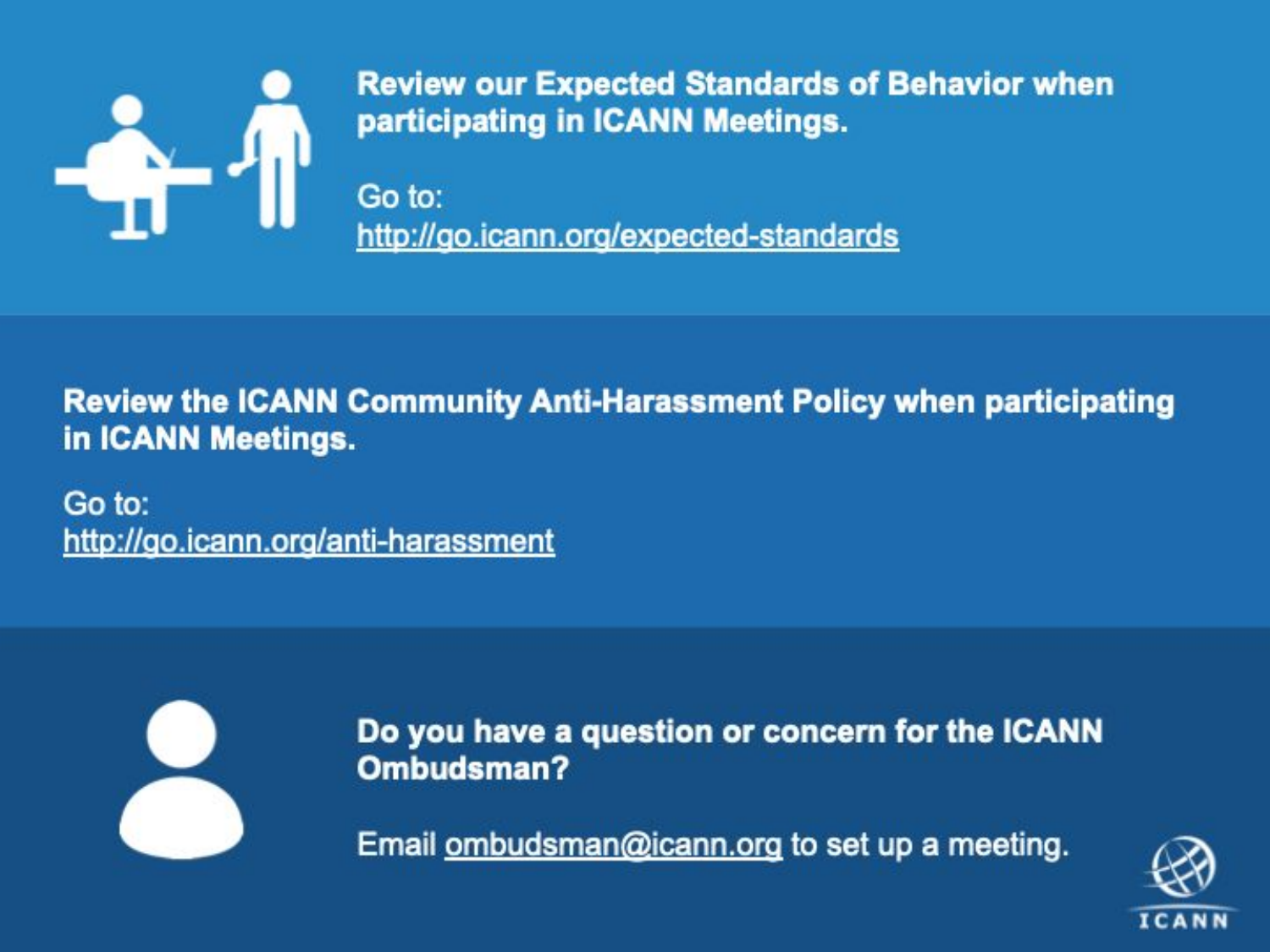# **ICANN74 - GAC Wrap-Up**

Thursday, 16 June 2021



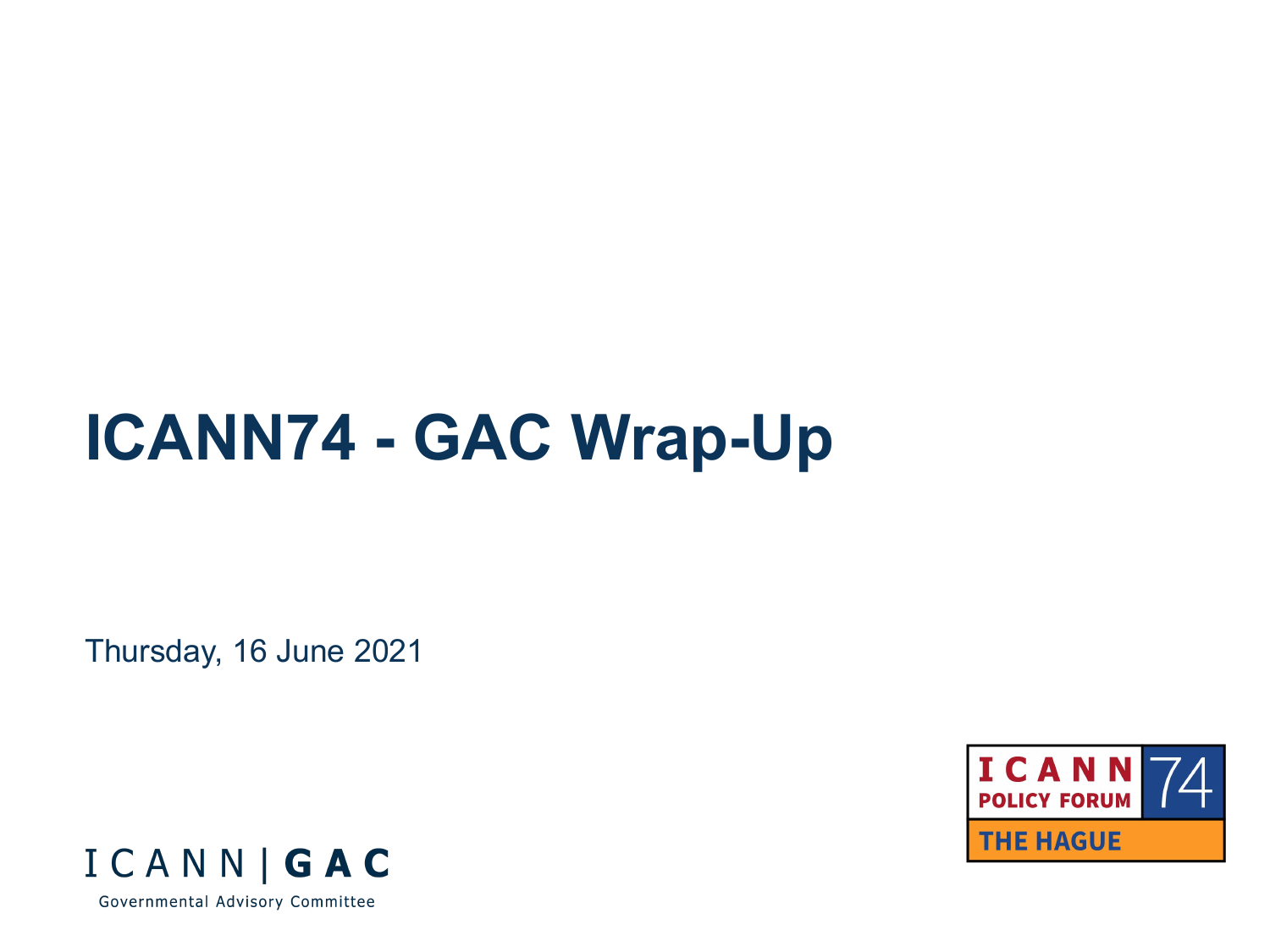# **Agenda**

- A. 2022 GAC Leadership Election Briefing
- B. Identification of Substantive Next Steps for ICANN74 Follow-Up
- C. Discuss Planning for Next GAC High Level Governmental Meeting
- D. Assess GAC ICANN74 Public Meeting Implementation
- E. Key Post-ICANN74 Meeting Dates
- F. Adjourn GAC ICANN74 Meeting

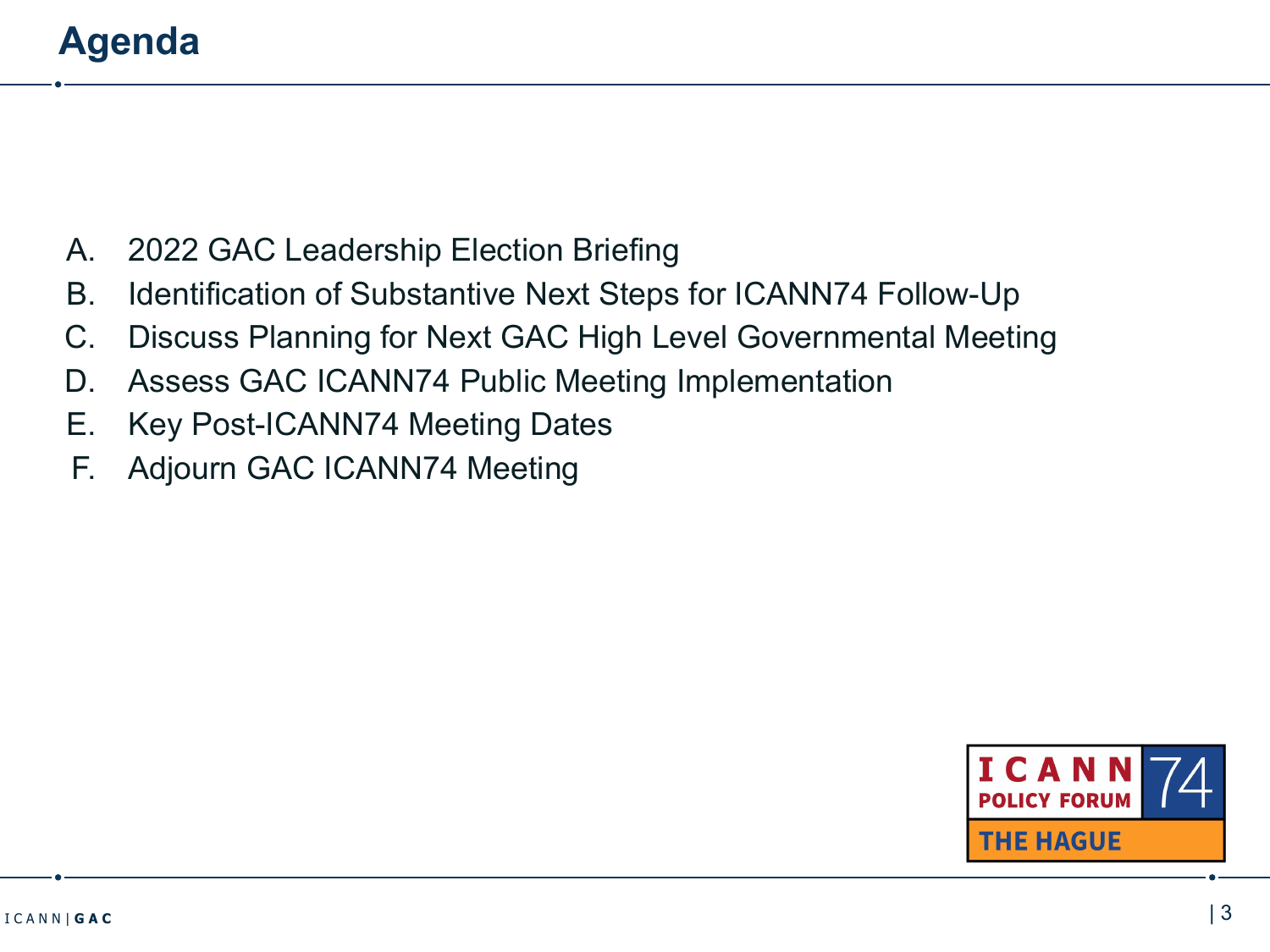### **Background**

- GAC leadership elections process begins here at ICANN74 and concludes at ICANN75 (17-22 September 2022)
- Open seats: GAC Chair and Five (5) GAC Vice Chairs
	- GAC Chair is term-limited
	- Four current Vice Chairs are eligible for re-election
- Nomination period from ICANN74 until 05 August 2022
- More than one nomination for Chair and/or five nominations for Vice Chair will activate a balloting period.

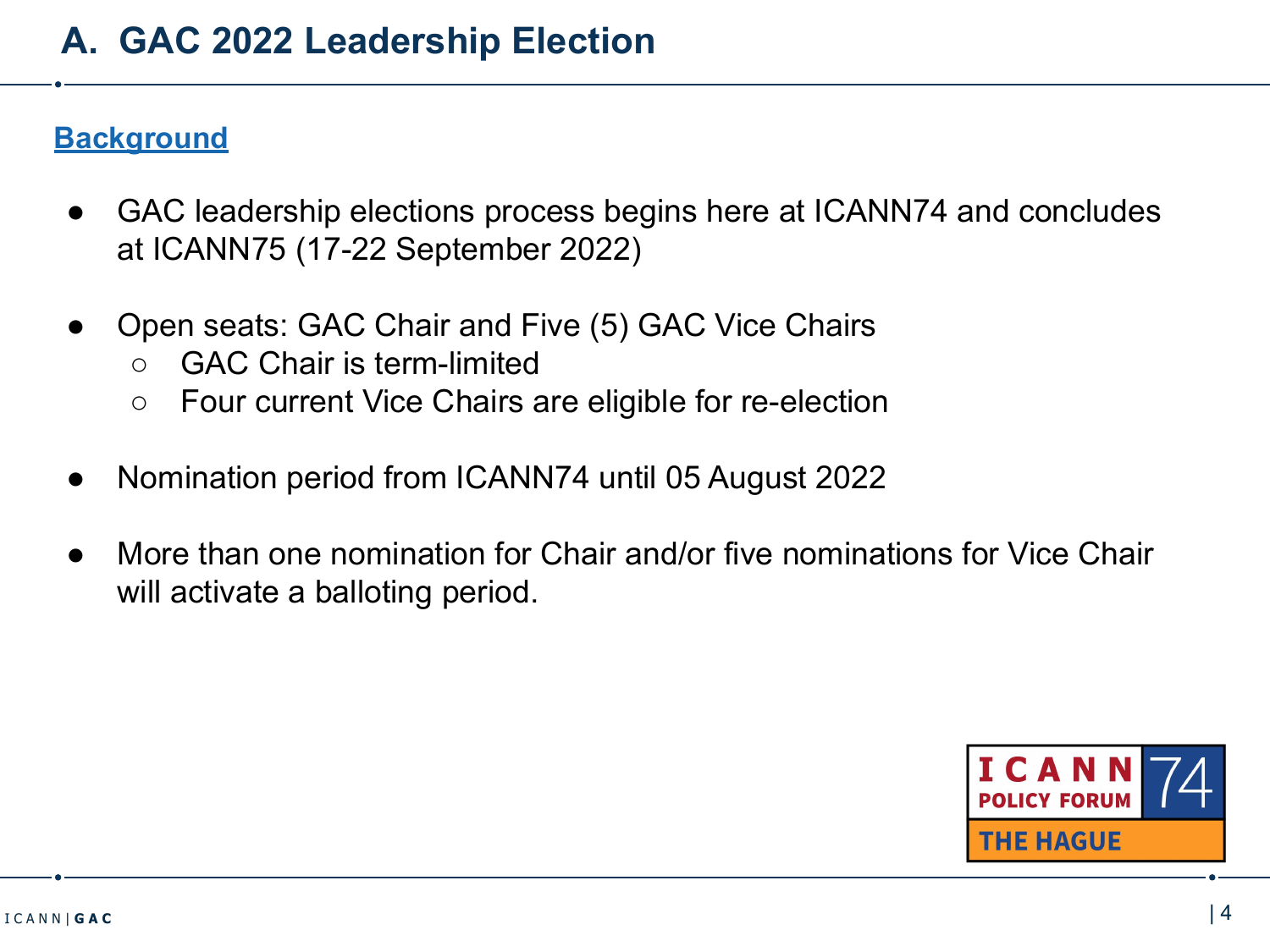#### **Nomination Process**

- Nominations should be made by email to [gac-staff@icann.org](mailto:gac-staff@icann.org) with a copy to the GAC list
- Nominations (including self-nominations) are possible for all six positions
- Staff will send an email confirmation to the nominator that the nomination has been recorded
- If third-party nomination, staff will also verify that the nominee is willing to stand for election
- GAC website election page will track all nominations <https://gac.icann.org/activity/gac-2022-chair-and-vicechairs-elections>

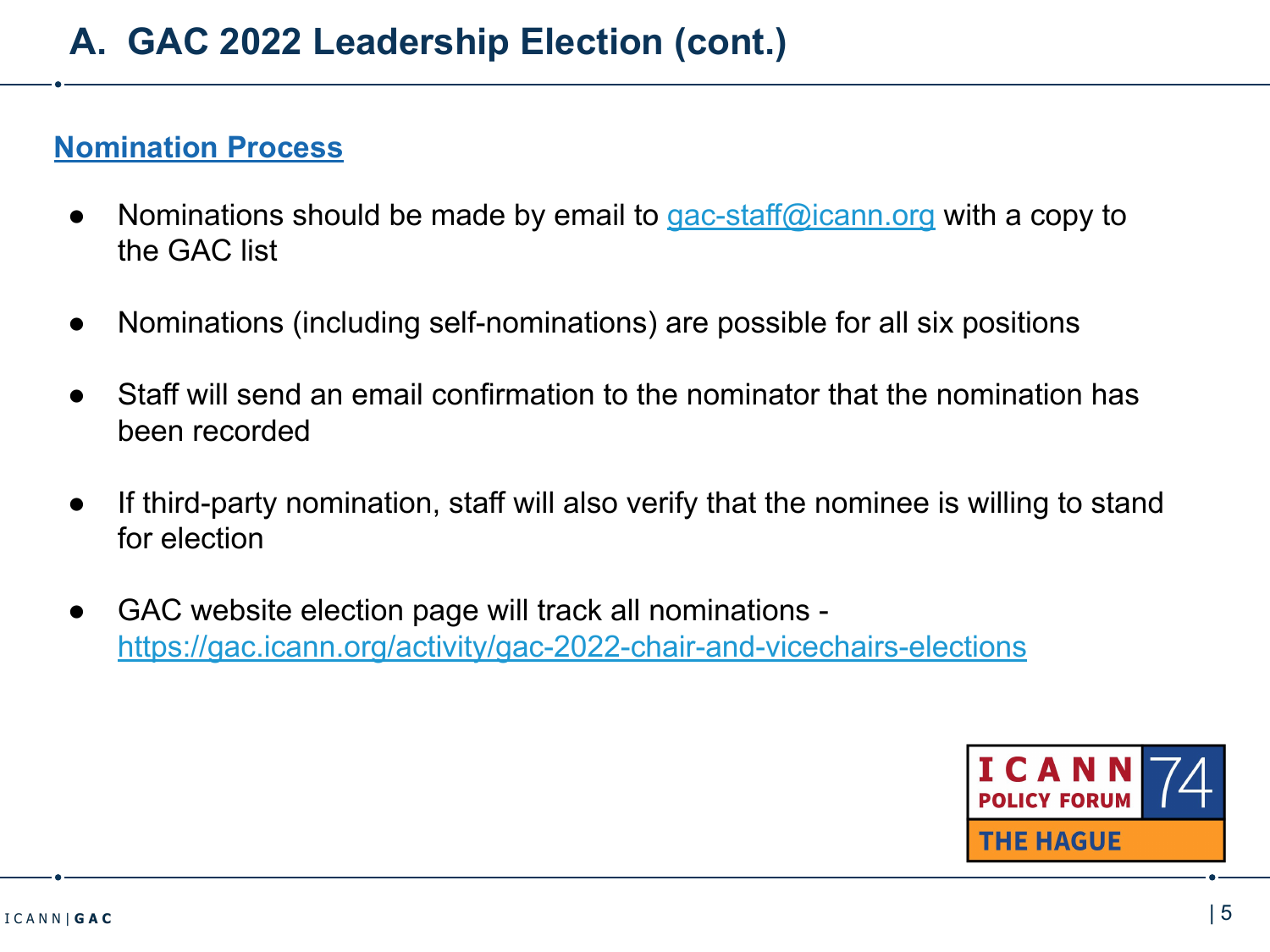#### **Balloting Considerations**

- After the nomination period has closed, staff will inform the GAC by email about the list of nominees for the open positions – and clarify whether balloting is necessary.
- If balloting is necessary, electronic "Tally" system will be used.
- Tally has been used by GAC for the 2017 and 2019 elections and GNSO for more than 10 prior years for elections and voting on documents.
- Tally system is based on the electorate being identified by email addresses.
- Default assumption that the first named representative (and email address) on the website entry for the GAC Member will be the voting delegate.
- Important that all GAC Members check their web site records and notify [gac-staff@icann.org](mailto:gac-staff@icann.org) if another listed individual and/or another email address should be used for the election.
- Staff will confirm receipt of such notifications by email.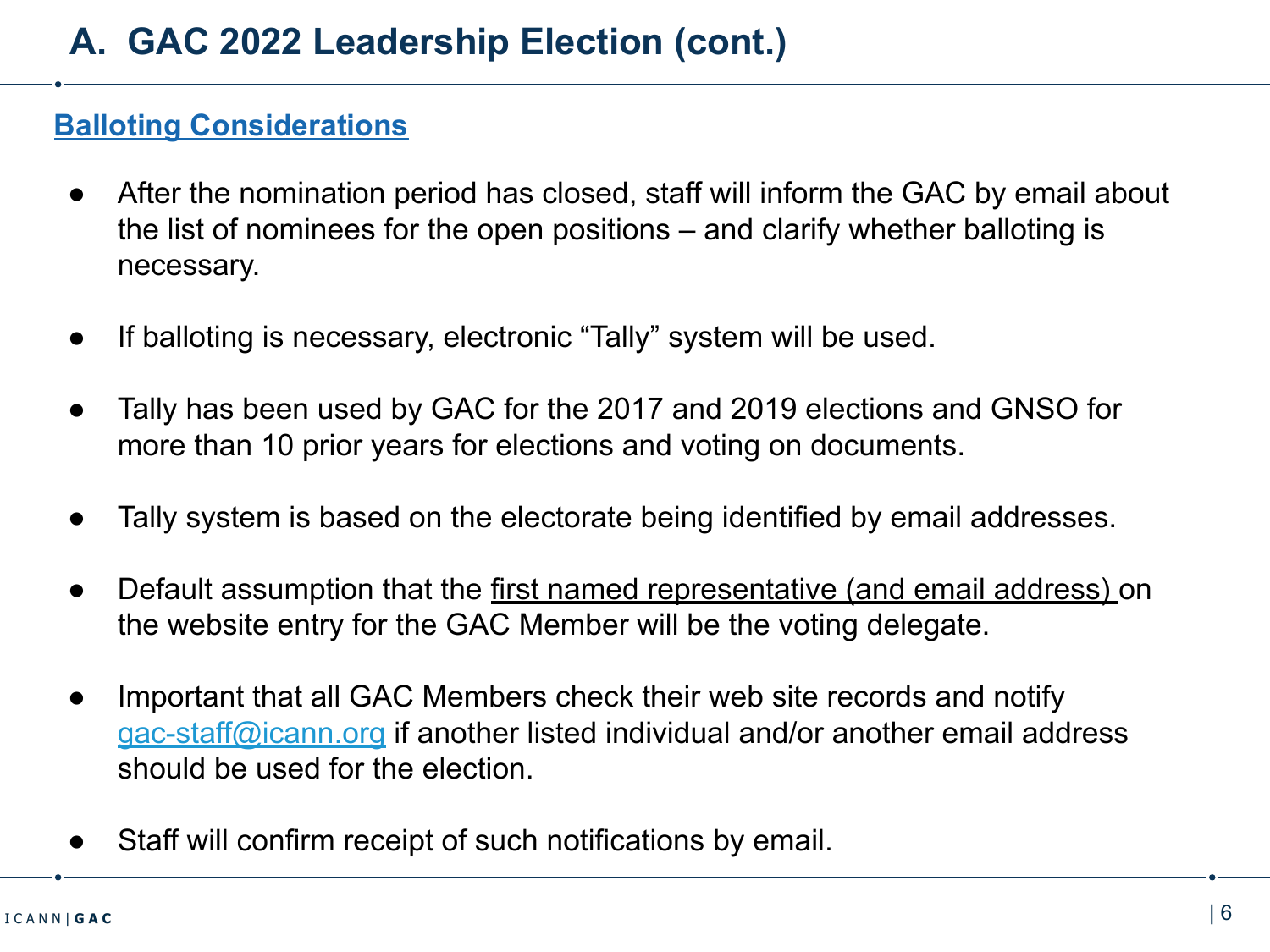#### **General/Collective Chair-Vice Chair Responsibilities**

- Manage/Coordinate GAC Operations, including Public Meetings
- Coordinate GAC Relationships with Broader ICANN Community
- Coordinate GAC Contributions to Cross Community Activities

## **GAC Chair Responsibilities**

See Operating Principles - 24, 25, 28, 29, 30, 50, 51

## **Vice Chair Commitments/Duties/Opportunities**

- GAC Operating Principles;
	- Serve in Absence of the Chair (GAC OP #25) at GAC Meetings
- Regular C-VC Meeting (every 2-3 weeks)
- **Many Emails**
- Meetings with Other SO-AC Leadership Teams
- **Meetings with ICANN Execs**
- Leadership Training Workshops at ICANN Meetings

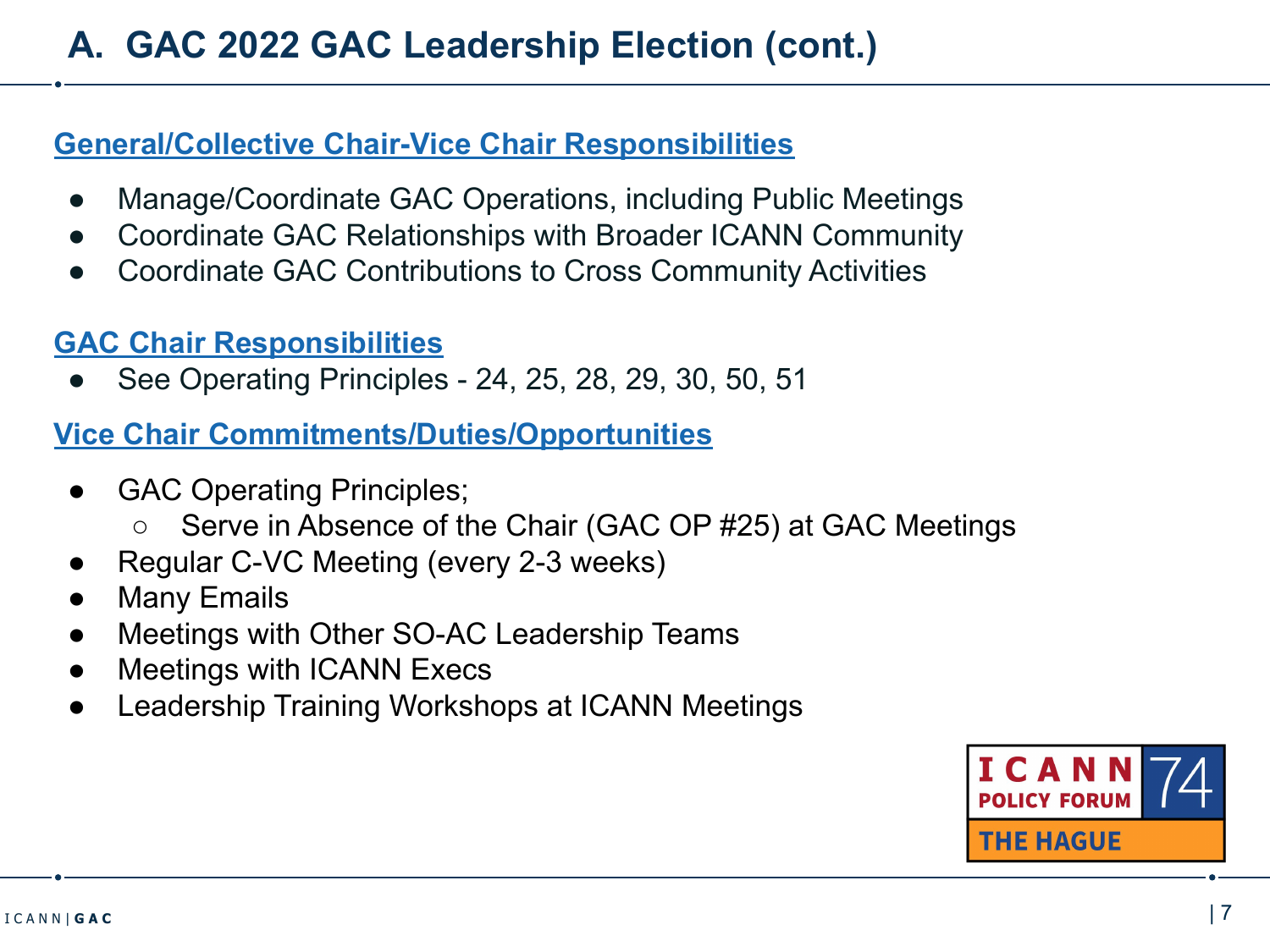## **Important Election Dates:**

Nomination period begins with end of ICANN74 - ending on 5 August 2022



- Balloting period if necessary, 29 August through 20 September 2022 (ending during ICANN75)
- New Terms begin March 2023 (after ICANN76)

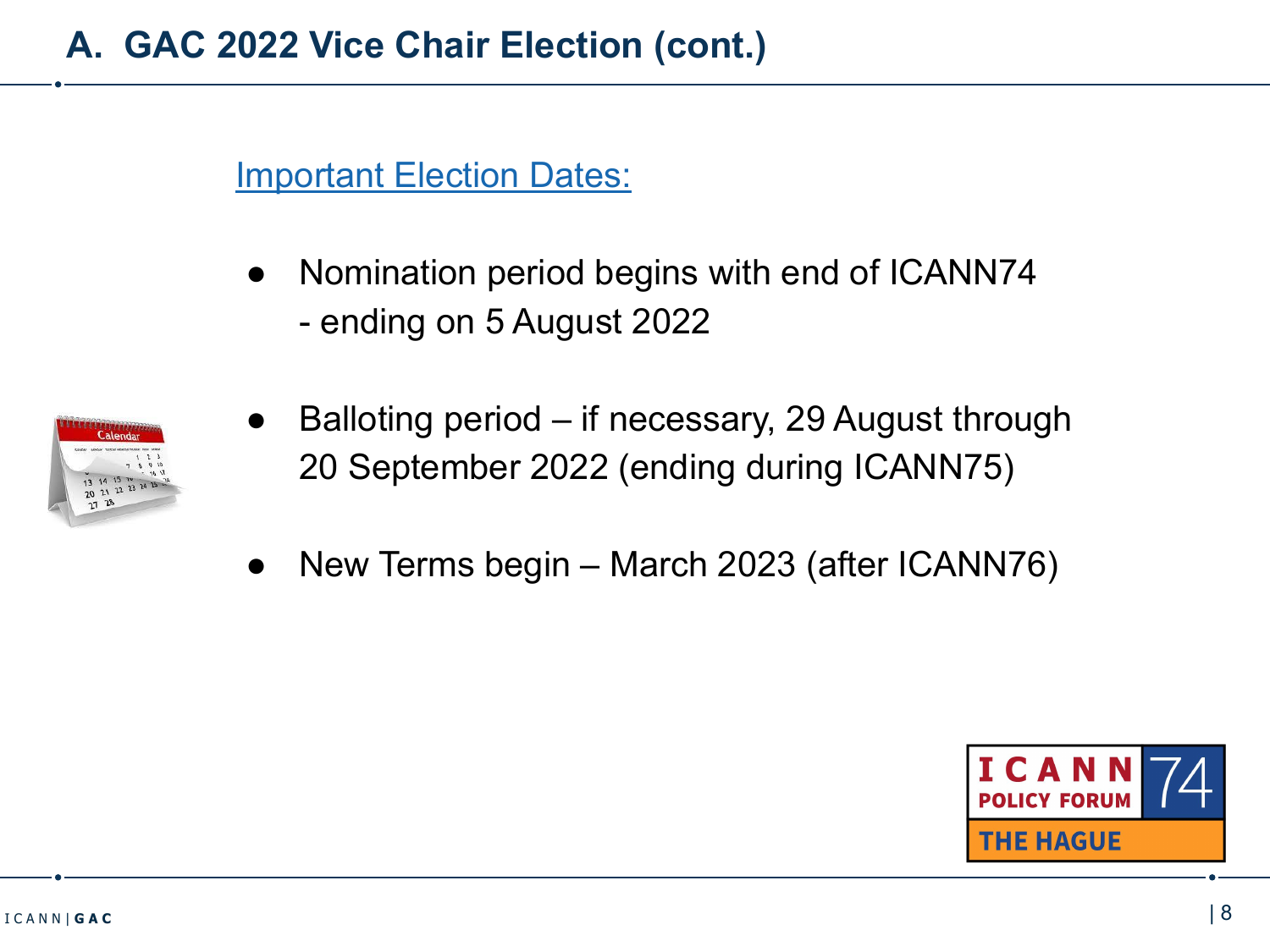# **B. Identification of Substantive Next Steps for ICANN74 Follow-Up**

- Subsequent Rounds of New gTLDs
	- Operational Design Phase
	- Closed Generics
	- Potential GAC Advice
- Continued GAC Engagement in GNSO EPDP Policy and Implementation **Matters**
- Data Accuracy Next Steps
- **DNS Abuse Mitigation Strategies**
- **IGO Protections List Update**
- **GOPE WG Review of Operating Principles**
- Volunteering Opportunities:
	- GAC Chair and Vice Chairs (nominations)
	- GAC UA-IDN WG Chair
	- GAC Point of Contact with the UASG
- **GAC Capacity Building Planning**

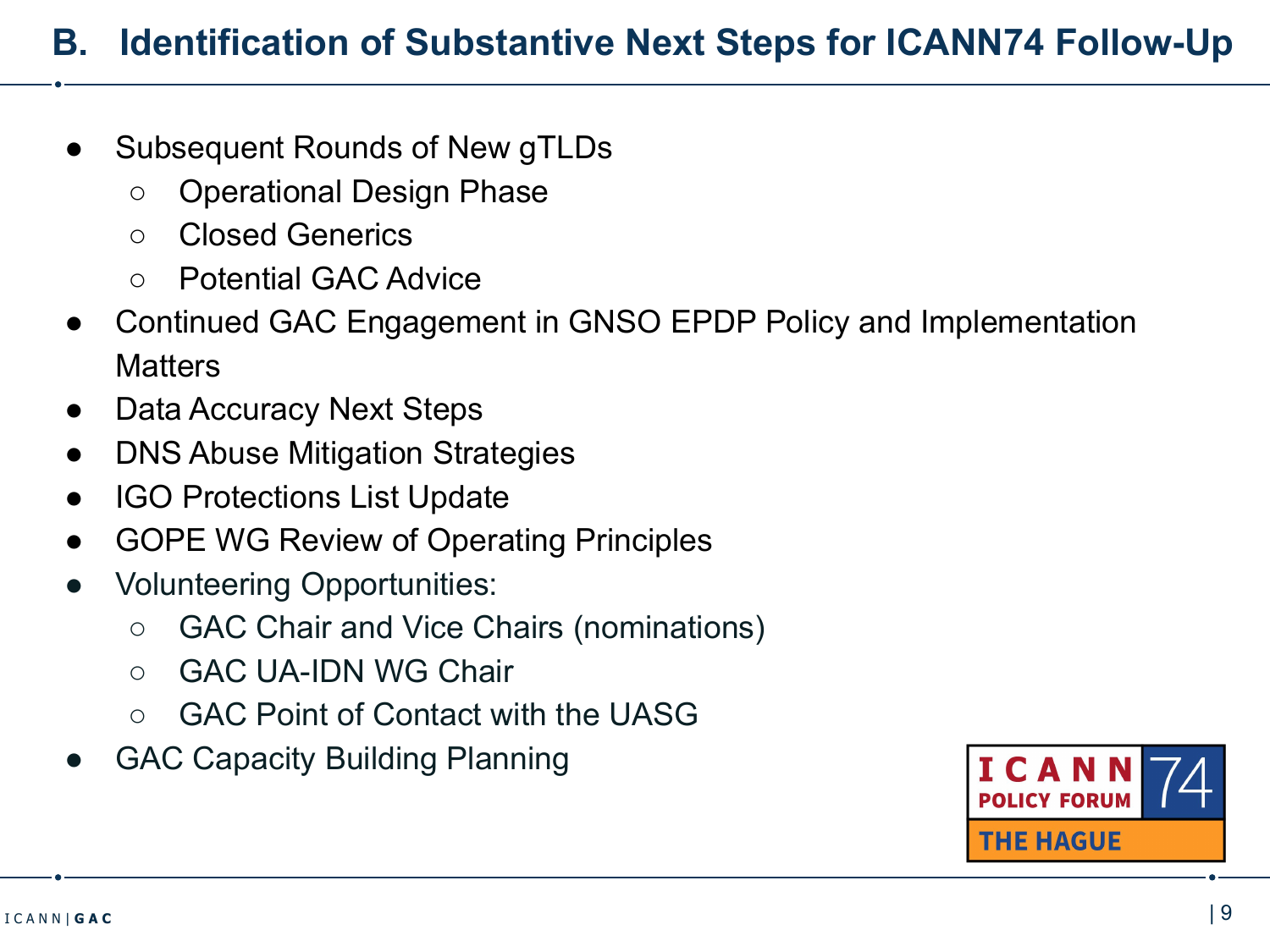## **C. Planning for Next High Level Governmental Meeting (HLGM)**

- Approximately once every two years one of the GAC Members hosts a High Level Governmental Meeting (HLGM) in conjunction with an ICANN public meeting and in addition to the usual GAC meeting.
- The concept grew out of recommendations made by previous Accountability and Transparency Review Teams (ATRT1 and ATRT2)
- Previous HLGM's have taken place in Toronto (ICANN45), London (ICANN50), Marrakesh (ICANN55) and Barcelona (ICANN63).HLGM page on GAC Web site [https://gac.icann.org/meeting-services/guidelines-for-high-level-gov](https://gac.icann.org/meeting-services/guidelines-for-high-level-government-meetings) [ernment-meetings](https://gac.icann.org/meeting-services/guidelines-for-high-level-government-meetings)
- As a consequence of the recent global pandemic, no HLGM has been held since ICANN63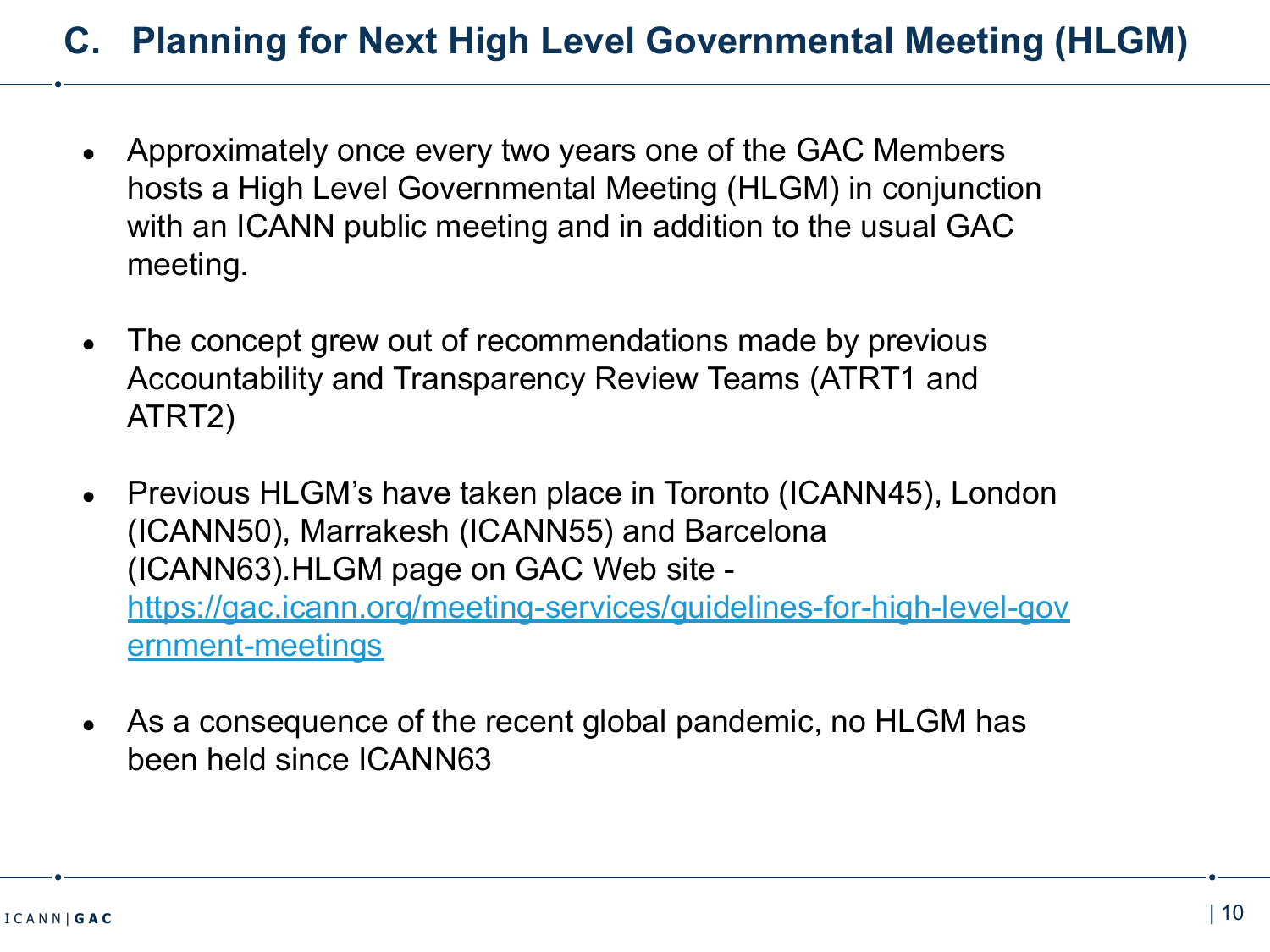# **C. Planning for Next High Level Governmental Meeting (HLGM)**

The HLGM provides a number of opportunities:

- **• Reaffirm the critical role that governments play** in providing advice to the ICANN Board on public-policy issues as it relates to the secure and stable functioning of the Domain Name System.
- **• Enable all parties to gain a clearer understanding** of the role of governments in ICANN processes, including the GAC.
- **• Discuss current public policy issues and challenges at a very senior level.**  These discussions can occur between government and government, as well as between governments and the ICANN leadership group.
- **• Expose very senior administrative officials and senior elected officials**  (Ministers, members of legislative bodies) **to ICANN**, allowing them to gain a greater understanding of the organization and the issues it deals with. In turn, this may lead to better support for and resourcing of GAC representatives within their home administrations.
- **• Reach out** to administrations and governments who are not yet, or not currently, represented on the GAC or in other ICANN forums.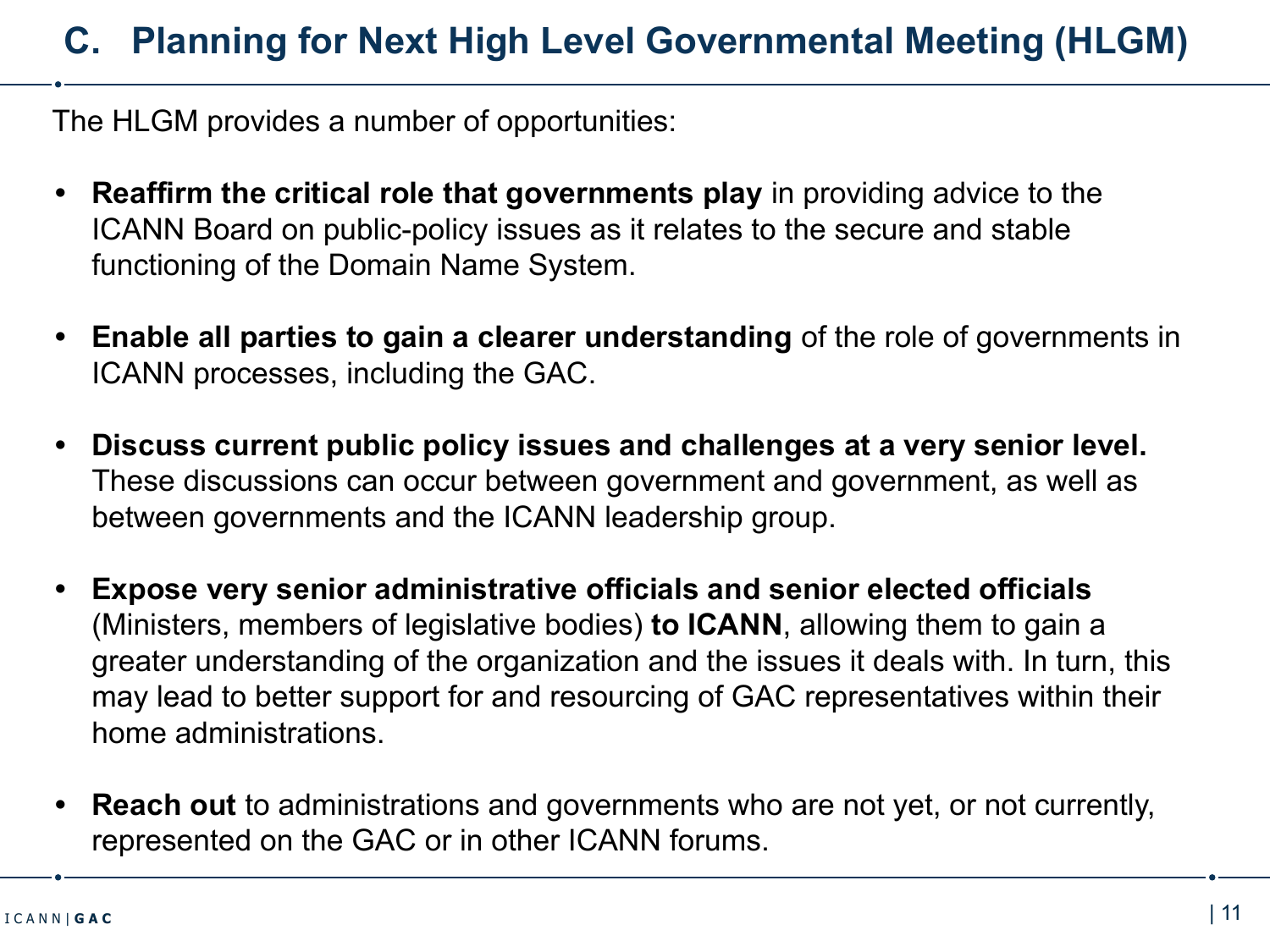## **C. Planning for Next High Level Governmental Meeting (HLGM)**

- No decision has yet been made about the next HLGM (timetable or location)
- Traditionally, meeting host governments came forward on their own - but now meeting locations determined far in advance
- Input from GAC members regarding views on options and next planning steps is most welcomed.

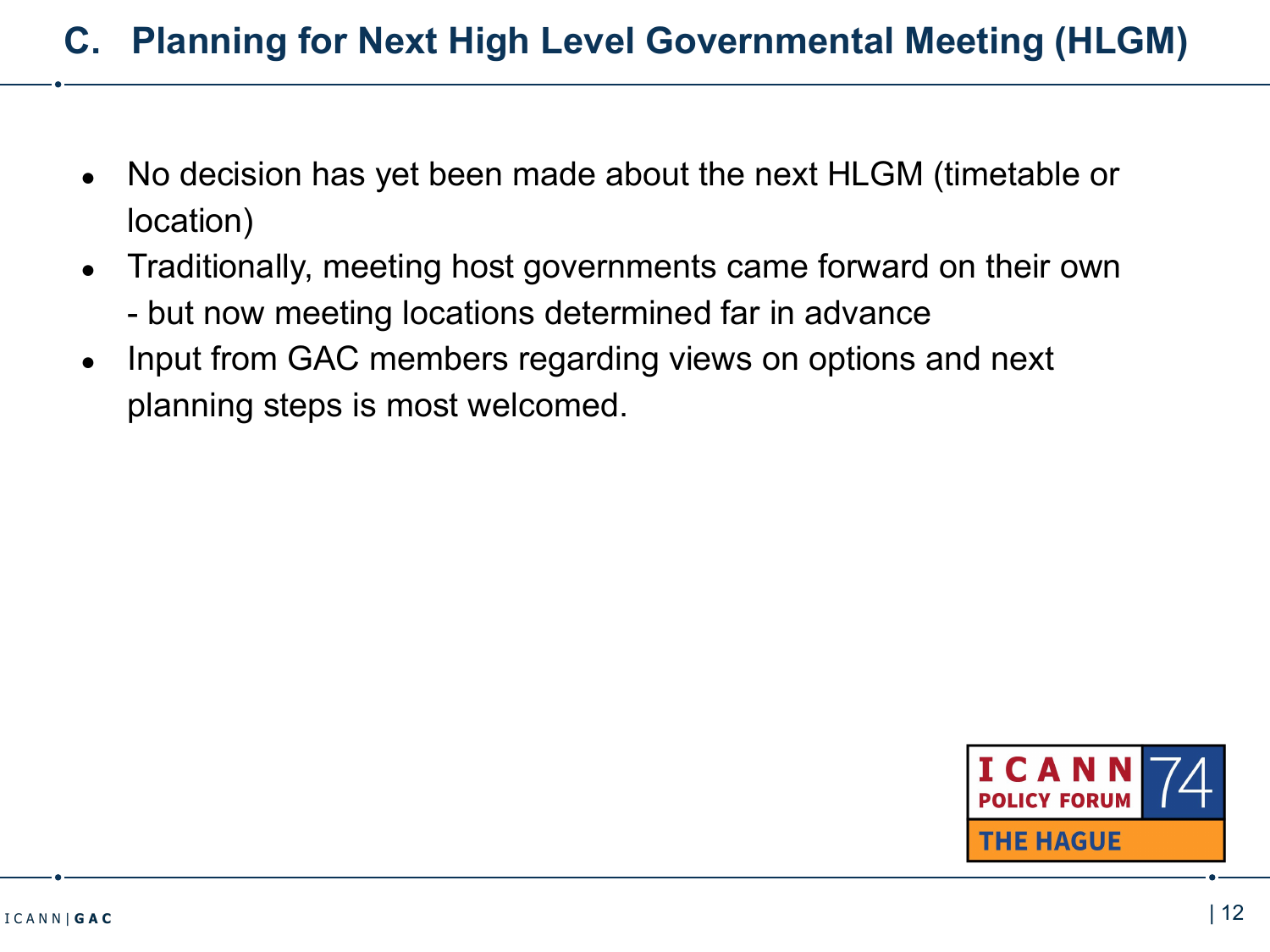# **D. Assess GAC ICANN74 Meeting Implementation**

- **Opening Session Feedback**
- Preparation for and Meeting with ICANN Board
- Assessment of Community Bilateral Meetings (e.g., ALAC and GNSO)
	- Preparation Methodology
	- Effectiveness of Format
- Assessment/Feedback on Communique Drafting
- **Feedback on In-Person Experiences**
- **Feedback on Remote Attendee Experiences**
- Any Additional Thoughts Regarding Future GAC/ICANN Public Meetings?

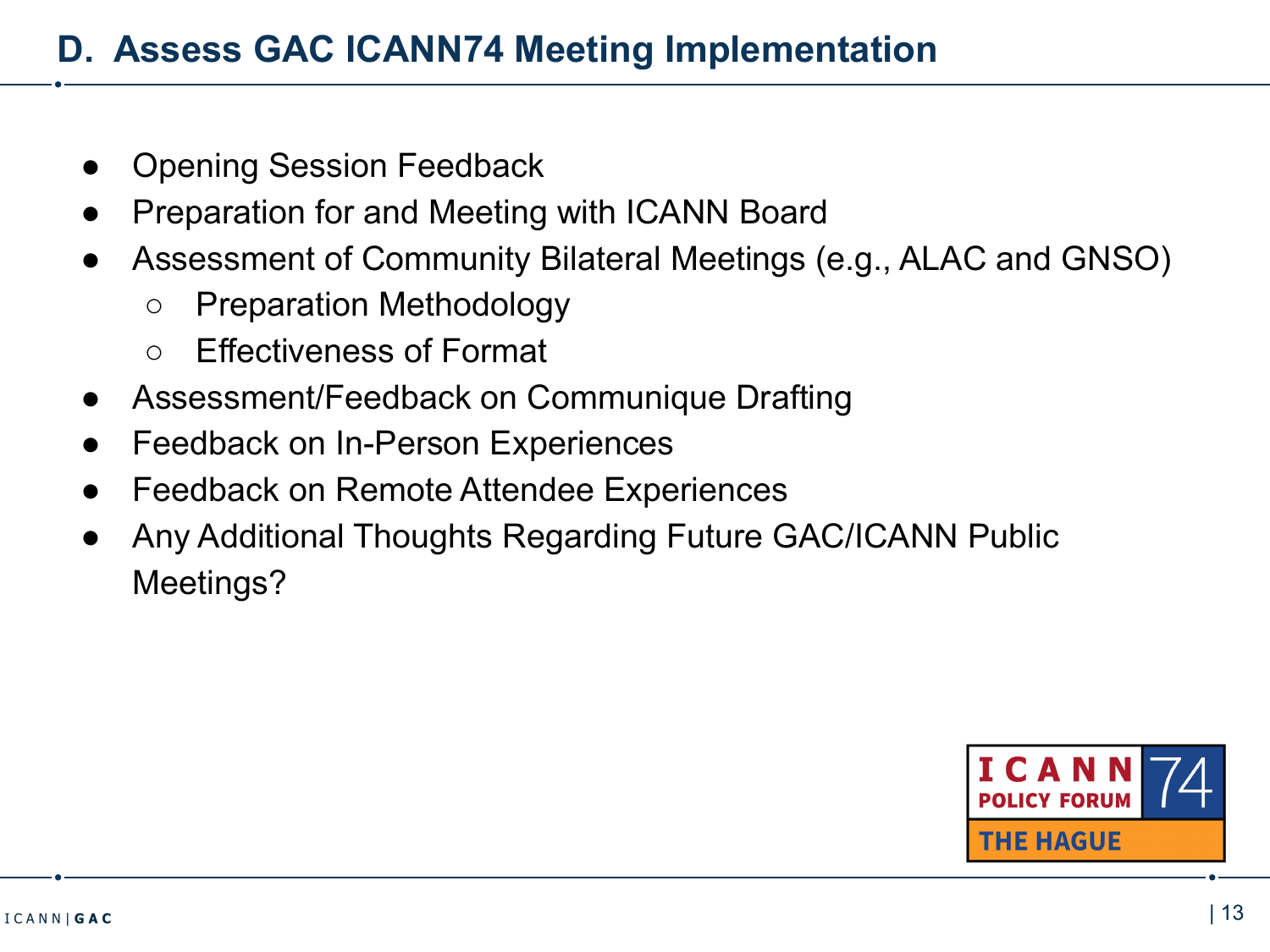- Publication of GAC ICANN 74 Communique 20 June
- $ICANN74$  GAC Minutes  $\sim$  July 2022
- Topics for ICANN75 (policy topics, WG updates, joint sessions)  $\sim$  due mid-July 2022
- 2022 GAC Election Nomination Period Closes 5 August
- ICANN74 GAC Agenda Setting Call (to review preliminary agenda)  $\sim$ early August 2022
- ICANN75 Scheduled for 17-22 September; Kuala Lumpur, Malaysia